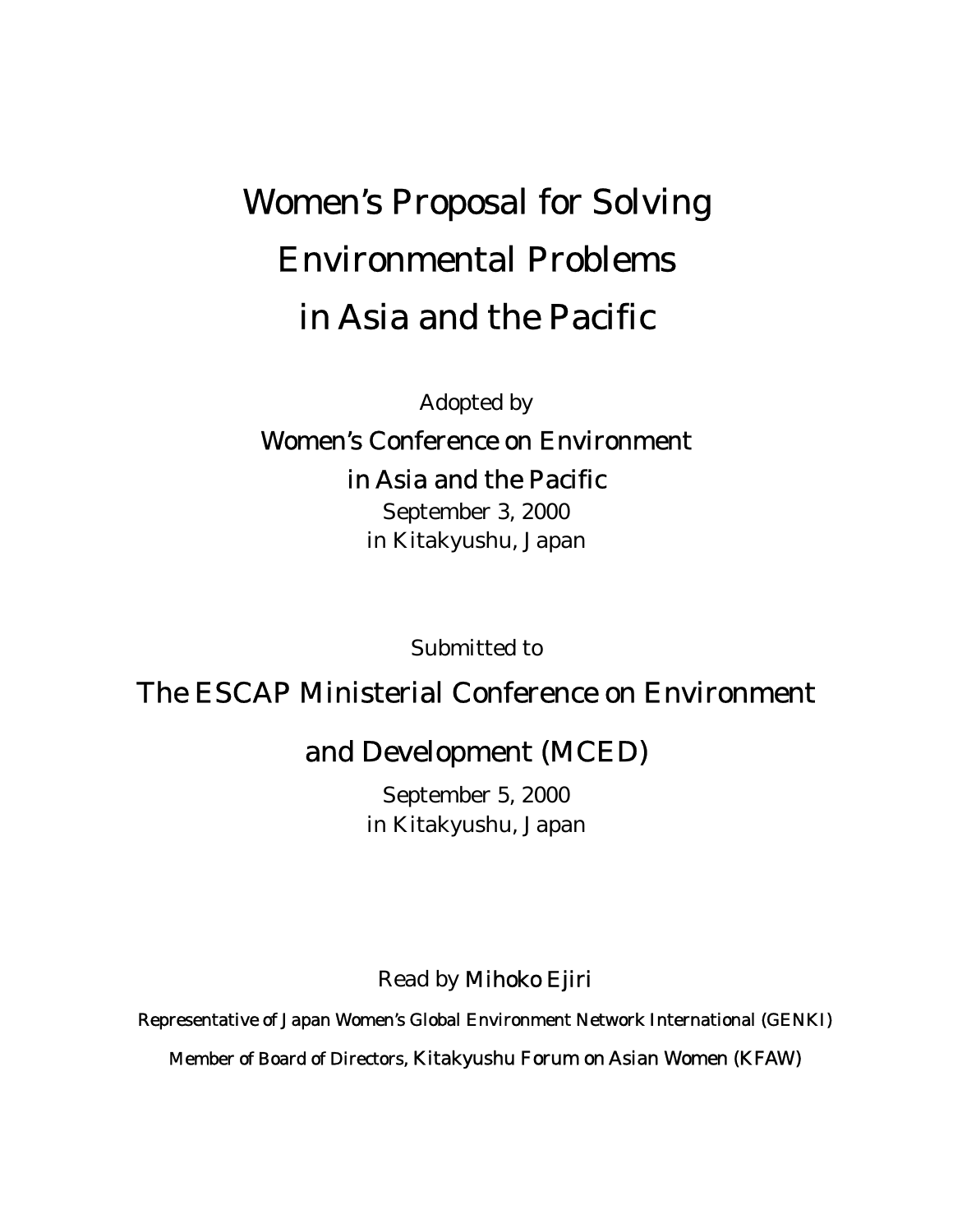Distinguished Ministers, Ladies and Gentlemen,

It is a great pleasure for me to address this ESCAP Ministerial Conference on Environment and Development (MCED). On behalf of Women's Conference on Environment in Asia and the Pacific, held on September 3, 2000 at the International Conference Center in Kitakyushu City, I would like to thank you for providing this opportunity to express women's voices.

 We, 800 participants of the Women's Conference on Environment in Asia and the Pacific organized by Kitakyushu Forum on Asian Women (KFAW) and Japan Women's Global Environment Network International (GENKI) on September 3, 2000, submit our proposal to the ESCAP Ministerial Conference on Environment and Development (MCED).

We call for the governments in Asia and the Pacific to reconfirm and to renew their commitment to Agenda 21, especially Chapter 24, and the Beijing Platform for Action, particularly Section K on Women and Environment, and the so-called Outcome Document adopted at "Women 2000", the Twenty Third Special Session of the UN General Assembly.

We propose that gender equality and gender perspectives are essential to protect the environment in Asia and the Pacific. We believe that women's participation in decision-making processes at all levels is crucial to solve the environmental problems. Women's environmental rights should be always at the heart of environmental policies.

We advocate ensuring citizen's access to information on advanced technologies, such as genetic engineering. We encourage increasing women's literacy about sciences and advanced and traditional technologies. Equal rights to information should be guaranteed for men and women.

We value women's traditional and customary knowledge and skills to protect the environment and human health. We recognize women as managers of natural resources and biodiversity. However, their labor in natural resource management should not be treated as cheap or unpaid, but should be used for their own benefit